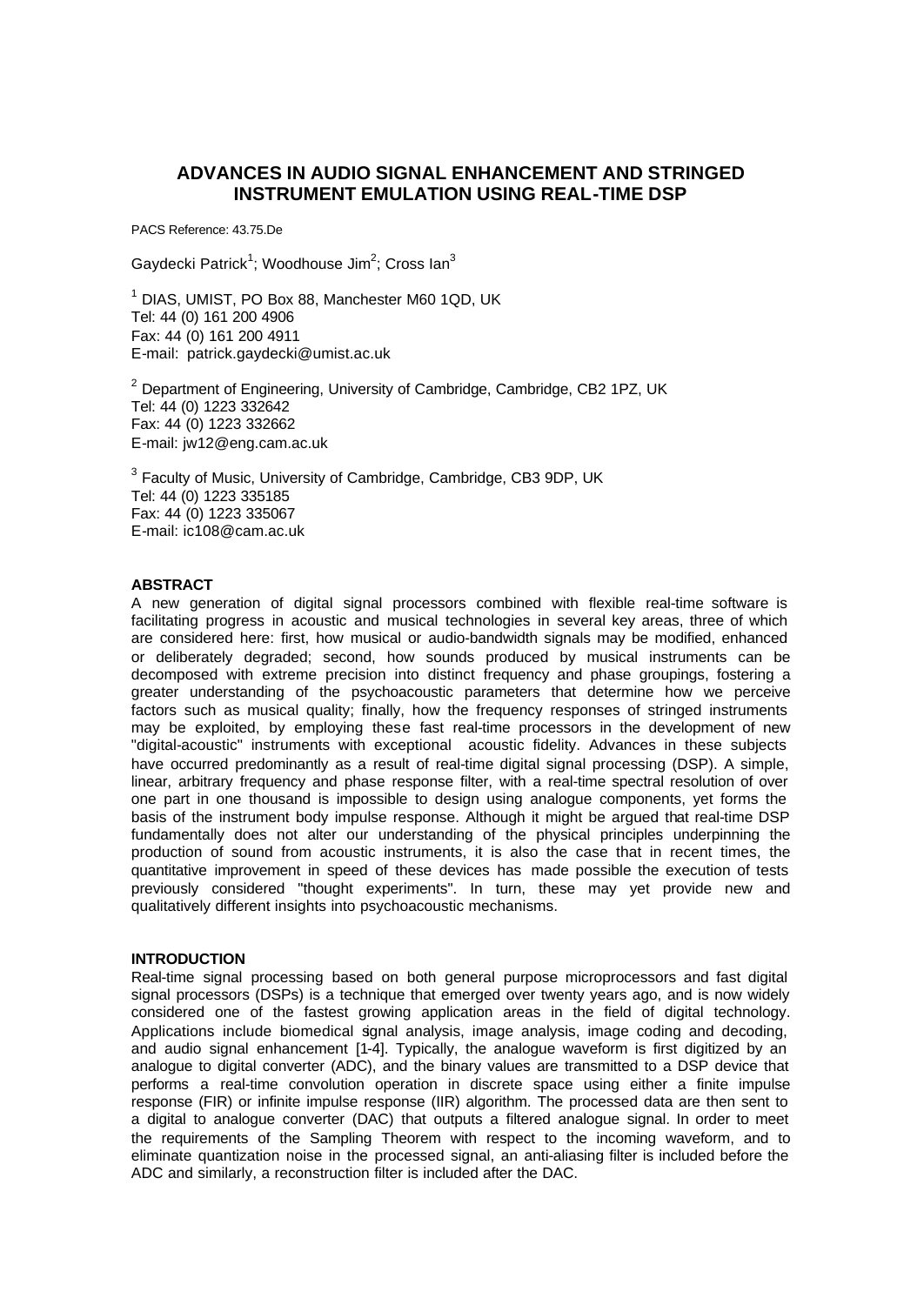Filters constructed using DSP technology offer many advantages over traditional analogue methods. They are inherently flexible, since changing the characteristics of the filter merely involves changing the program code or filter coefficients; with an analogue filter, physical reconstruction is required. Furthermore, they are immune to the effects of ageing and environmental conditions, since the filtering process is dependent on numerical calculations, not mechanical characteristics of the components. This makes them particularly suited for very low frequency signals. For the same reason, the performance of digital filters can be specified with extreme precision, in contrast to analogue filters where a 5% figure is considered excellent.

## **BASIC DSP FILTER THEORY**

The (linear) process of filtering in time *t* is encapsulated in the convolution integral

$$
y(t) = \int_{-\infty}^{\infty} h(t)x(t-t)dt
$$
 (1)

where *y*(*t*) is the output (filtered) signal, *x*(*t*) is the incoming signal, *t* is the time-shift operator and *h*(*t*) is the impulse response of the filter. In discrete space, this equation may be implemented using either an FIR or IIR solution. In the former case, the infinite response is truncated, which yields an expression of the form:

$$
y[n] = \sum_{k=0}^{M} h[k]x[n-k]
$$
 (2)

with the *z*-transform of the impulse response, ie the *transfer function H*(*z*), being given by:

$$
H(z) = \frac{Y(z)}{X(z)} = \sum_{n=0}^{\infty} h[n] z^{-n}
$$
 (3)

In contrast, IIR filters rely on recurrence formulae, where the output signal is given by:

$$
y[n] = \sum_{k=0}^{N} a[k]x[n-k] - \sum_{k=1}^{M} b[k]y[n-k]
$$
 (4)

*M*

and the transfer function is given by:

$$
H(z) = \frac{a[0] + a[1]z^{-1} + ... + a[m]z^{-m}}{1 + b[1]z^{-1} + ... + b[n]z^{-n}} = \frac{\sum_{m=0}^{\infty} a[m]z^{-m}}{1 + \sum_{n=1}^{N} b[n]z^{-n}}
$$
(5)

There are important consequences and behaviours associated with these two approaches to digital filtering; one of the most important criteria in assessing the performance of a filter is its stability. As Equations (2) and (3) show, FIR filters are unconditionally stable since there is no recursion or feedback in the convolution process. In contrast, IIR filters always feed back a fraction of the output signal (see  $2^{nd}$  term of Equation (4)), which necessitates careful attention to design if stability is to be ensured. This may be viewed another way: Equation (5) shows that the transfer function is the ratio of two polynomials in ascending negative powers of *z*. Thus high-order polynomials are associated with very small denominator terms and hence the risk of an illconditioned division. It is for this reason that IIR filters are sensitive to the word-length of the DSP device [5]. In general, the higher the order of the filter, the greater the risk of instability, so highorder IIR filters are often designed by cascading together several low-order sections.

With high-performance audio system filters, linear-phase is desirable; in the processing of biomedical signals, this property is essential. Linear phase means that any time delay experienced by one frequency component is experienced by them all in equal measure; hence the *shape* of the filtered signal is preserved. Linear-phase is guaranteed if the impulse response of the filter is symmetrical, ie it obeys the relationship given by:

$$
h(n) = h(N-n-1), \qquad n = 0, 1 \dots (N-1)/2 \qquad (N \text{ odd})
$$
 (6)

With IIR filters, it is impossible to achieve pure linear phase, especially in the transition bands. A number of other properties also make FIR filters the desired choice in many applications; for example, they can be made to have arbitrary frequency responses by specifying this in the Fourier domain and taking the inverse transform to obtain the impulse response. This is known as the frequency sampling method and due to its simplicity, is very widely used. Although it is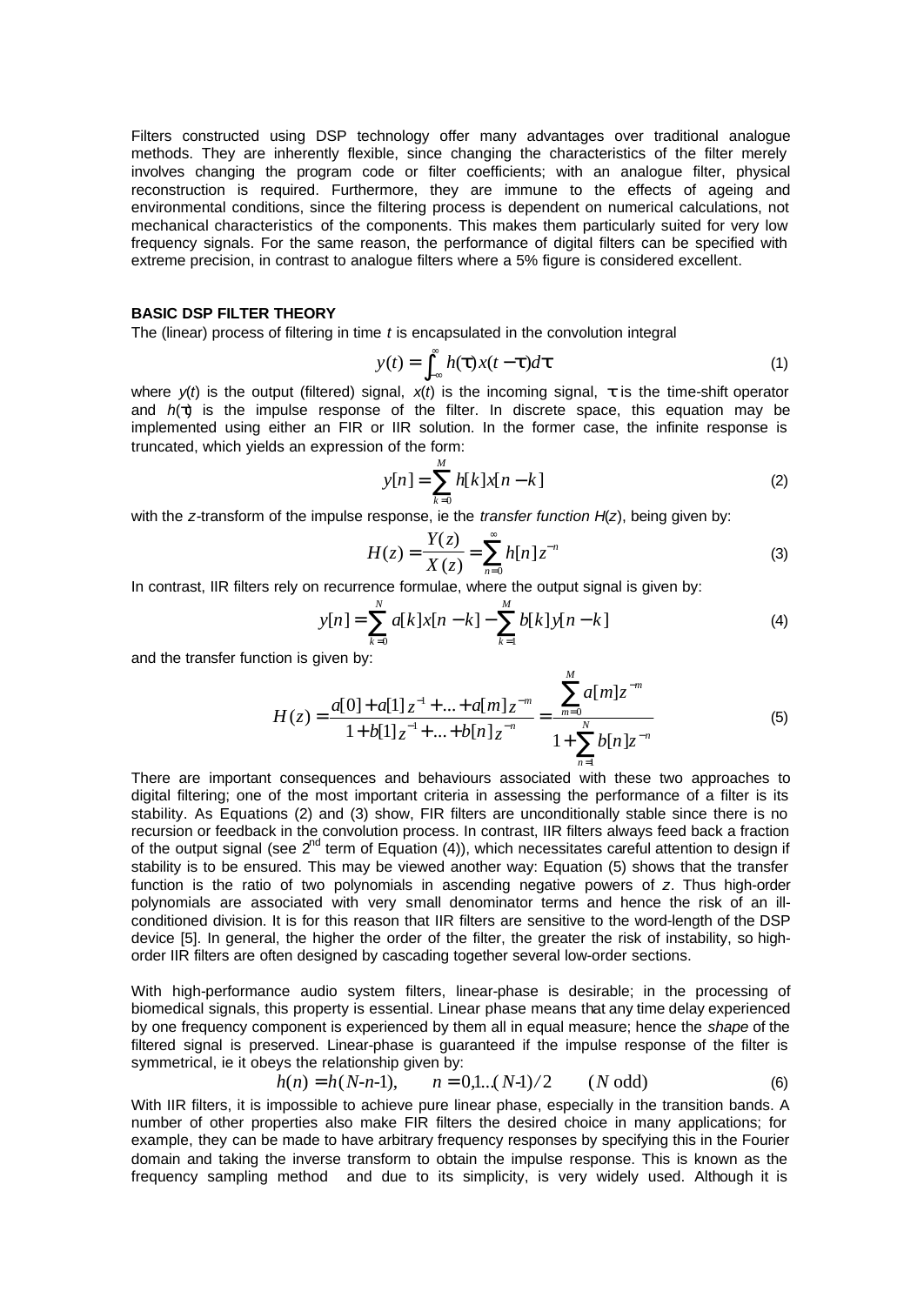theoretically possible to generate arbitrary IIR filters, in practice the computational burden in calculating the filter coefficients makes this extremely difficult. IIR filters are commonly designed by calculating the poles and zeros for a particular filter, and accepting those which lie within the unit circle of the *z*-plane. This can be a complicated procedure, so equations have been established to obtain the poles and zeros of commonly used filters. From this it might appear that FIR filters are overwhelmingly superior to IIR filters. In fact, both are widely used. The principal advantage that the IIR has is computational efficiency. In order to realize a filter with a sharp cutoff, the IIR uses many fewer terms than the FIR. Hence for a processor with a given power, IIR filters are more effective and use less memory resource, and are widely employed for longduration impulse response emulation, for example in reverberation and echo algorithms.

## **SYSTEM HARDWARE**

We have designed and evaluated a number of real-time systems based around the Motorola DSP56K and DSP563xx families. In general, these are all advanced 24-bit fractional-arithmetic, fixed-point processors, with 56-bit intermediate resolution, operating at speeds between 33 Million Instructions per second (MIPS) and 360 MIPS. They have highly parallel architectures, treating program memory space separately from data memory space. This is known as Harvard architecture. This concept has been extended further by sub-classifying the data space into  $X$ data memory and Y-data memory. The reason this has been done is because many signalprocessing algorithms utilize two distinct signal vectors. For example, FIR filters require memory to hold the incoming signal, and memory to hold the filter coefficients; FFT routines require memory to hold the real and imaginary Fourier components, and so on. Operations that traditionally require many instructions to code can be implemented here very compactly, since the details are implemented in hardware. For example, a complete FFT routine requires only 40 words, ie 120 bytes. In contrast, an FFT routine written on a conventional PC might require several thousand bytes. Many complex DSP routines can thus be held in their internal program memories with no requirement for external memory circuits. Several of the latest generation of these devices also incorporate an enhanced filter coprocessor (EFCOP), which is a programmable complex filter module, optimized for high-speed implementation of multi-channel FIR, IIR and adaptive algorithms, with minimal intervention from the core CPU. In practice, this means that the fastest of this family can execute a 8163-tap filter for an audio signal sampled at the standard CD rate of 44.1kHz. In addition to the core processor, the systems we have developed incorporate 18-bit stereo sigma-delta ADCS and DACs, timing and control circuitry for varying the sample rate, external memory and an interface unit to allow the system to communicate with a standard PC via the serial port. This is shown in Figure 1.



**Figure 1.** Major components of the real-time DSP hardware

### **HIGH-LEVEL AND LOW-LEVEL SYSTEM SOFTWARE**

The high-level software interface that runs on the host PC, in a Windows™ environment enables the operator to design very precise low-pass, high-pass, band-pass, band-stop, multiple notch or arbitrary-shape filters and download them to the hardware for real-time execution, with minimal effort. At present, filters are realized as linear-phase FIR algorithms, although additional IIR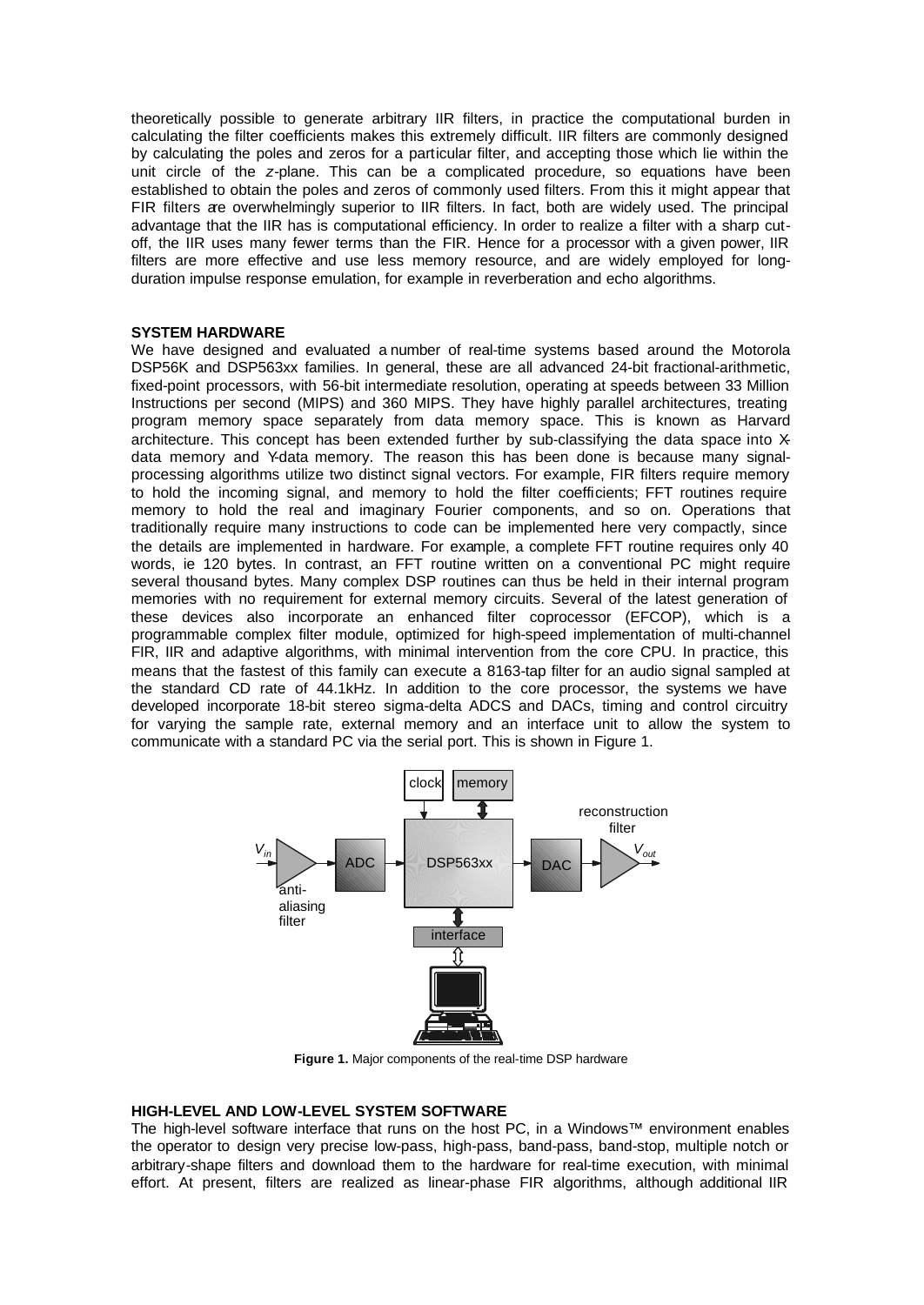routines are currently under development. Once the filter has been designed (a process that may take no more than a few seconds), the coefficients are downloaded to the unit where the low-level firmware operating performs the convolution operation, in addition to allowing the user to make runtime gain and sampling rate changes. Figure 2 shows a screenshot of the user interface.



**Figure 2.** The user interface for the real-time DSP system

## **APPLICATIONS**

## Stringed instrument emulation

One of the most useful features of these systems is their ability to reproduce an arbitrary-shape frequency response. This is expressed as a text file and imported into the interface, whereupon the software converts it into an FIR coefficient vector for downloading and processing. This provides a powerful, real-time tool for exploring the psychoacoustic properties of acoustic instruments. A violin body, for example, is a linear system; the only non-linearities derive from the player, and how he or she moves the bow across the strings. The force acting on the bridge is to a close approximation a saw tooth function, whose spectral characteristics are then coloured by the frequency response of the bridge and body [6]. It is a simple matter to obtain this response and express it in a form suitable for the DSP system. Our initial work has shown that by feeding the (programmed) system with a string signal acquired from the bridge of a violin (Figure 3), it is possible to generate a convincing acoustic violin. Further studies are now underway using stringvibration signals from guitar playing, processed through graduated sets of simulated resonances, and using standard listener evaluation techniques to determine the just-noticeable difference for various parameters of resonance frequencies and damping factors.



Figure 3. Typical measured violin body frequency response. The DSP system will readily reproduce this in real-time.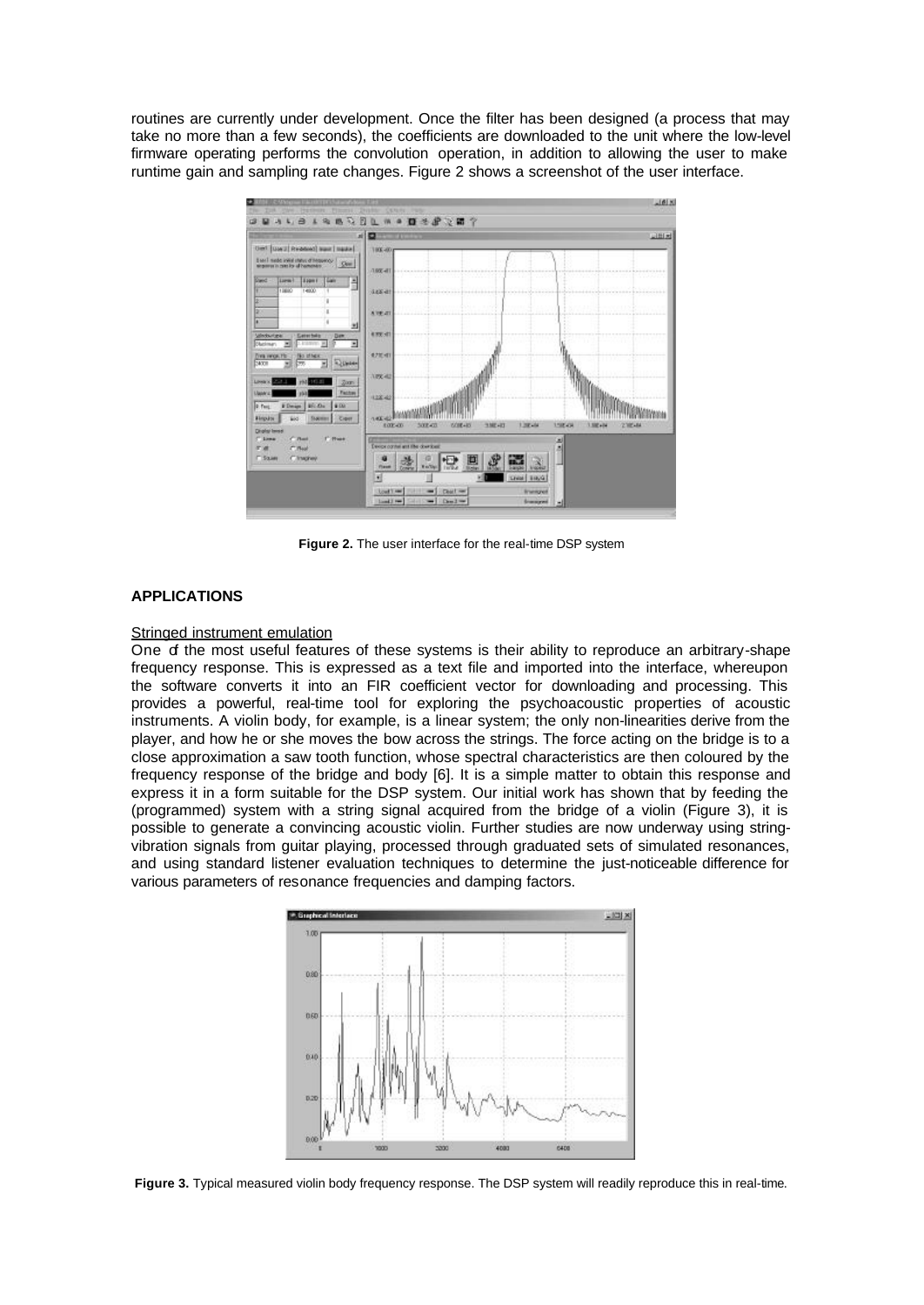### Echo, reverberation and sound field processing

Algorithms for generating echo and reverberation are almost always based on a combination of linear IIR and FIR convolution structures; for example, the classic reverberation algorithm comprises a parallel set of IIR all-pass comb filters with an FIR feedback section [7]. Similarly, sound field processing relies heavily on the introduction of phase delays within specific audio channels and critical frequency bands. The DSP systems now under development are based on a modular, parallel processing structure, with each module performing a specific audio processing task.

### Signal equalization and deconvolution

The current version of the DSP system has the ability to import a frequency response, invert it, take its inverse Fourier transform and use the resulting impulse response as an *inverse filter*. This has proven a very useful feature both for sound equalization (for instance, room acoustics), and for waveform shape recovery. Essentially, the algorithm is based around a very simple inversion equation given by

$$
\widetilde{h}(t) = F^{-1} \left[ \frac{1}{H(\mathbf{W}) + s} \right] \tag{7}
$$

where *H*(*w*) represents the frequency response of the degrading system an *s* is a noise term. Signal recovery in the time domain is affected by

$$
x(t) = y(t) * \tilde{h}(t)
$$
\n(8)

in which  $x(t)$  is the recovered signal and  $y(t)$  is the input (degraded signal). Despite the simplicity of the algorithm, it has proven very useful for equalization and pulse-recovery purposes. Figure 4(a) for example, shows three pulses three pulses generated by a sound card (the ripples are a function of the impulse generation software and the frequency response of the sound card). Figure 4(b) shows what happens when the pulses pass through a system with a low frequency cut-off point of around 1kHz. The signal has been degraded so badly that it is impossible to distinguish the middle pulse, and the two remaining ones are spread out in time. Figure 3(c) shows the restored signal; not only has the temporal relationship between the three values been precisely restored, so too in large measure have their amplitudes.



**Figure 4.** Use of the DSP system in signal recovery; (a) original set of three pulses; (b) pulses after degradation; (c) restored pulse train using real-time inverse filter.

### Brick-wall filtering

The system allows the operator to design a simple brick-wall filter by entering the cut-off point, the number of taps and the sample rate. Such a filter, with an upper cut-off of 3.1kHz, was used to recover a tone burst signal buried in wide-band noise, shown in Figure 5(a). The noise in this instance had a flat bandwidth extending from 3.2kHz to 20kHz. Figure 5(b) shows the recovered signal, which comprised a mix of two sinusoids at 2.85kHz and 3kHz. Although the recovery looks impressive, digital filters do this job very easily. Since the bandwidth of the noise does not encroach on the signal bandwidth, total signal restoration is possible as long as the filter is sharp enough with pure phase linearity.